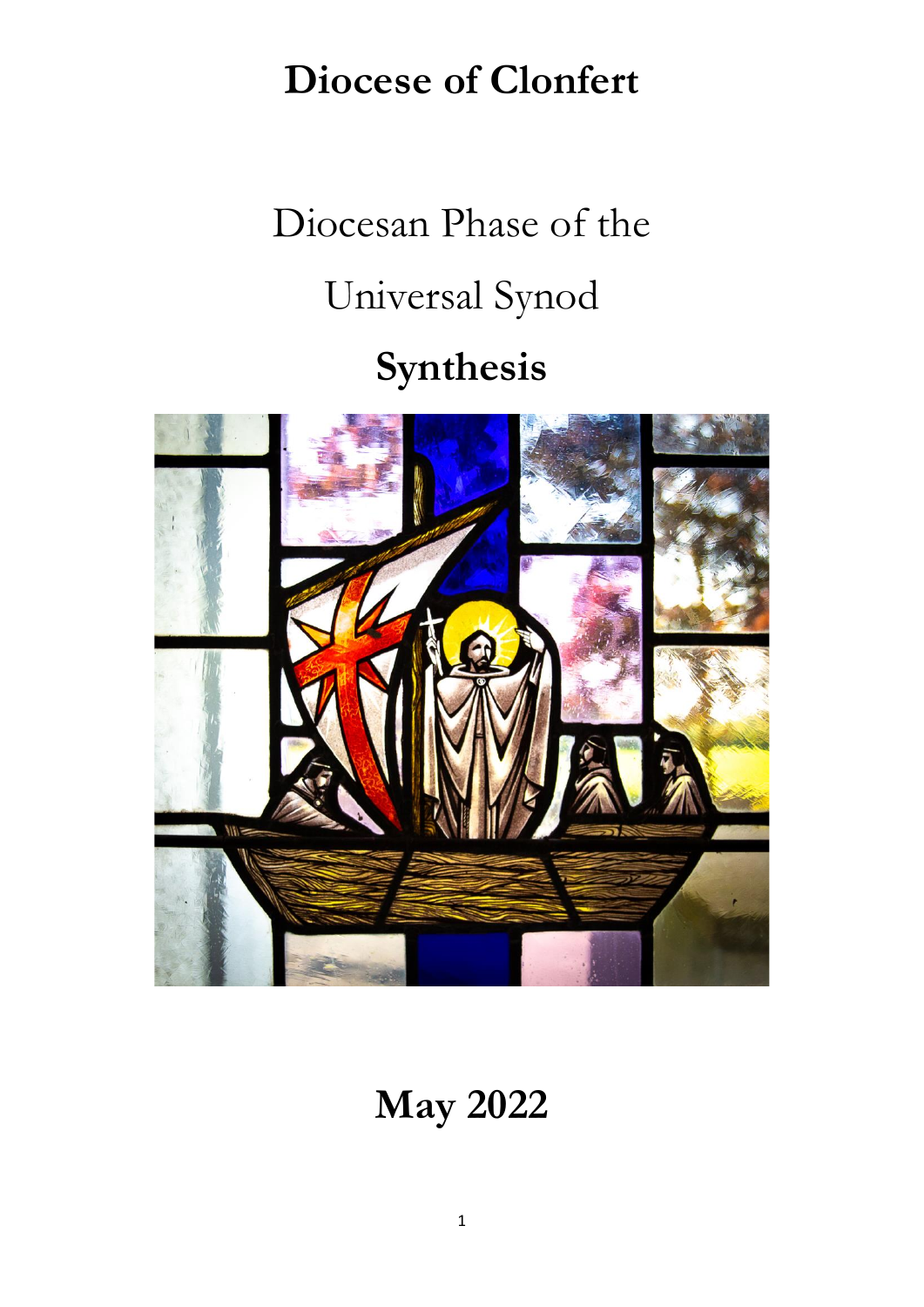## **The Diocese of Clonfert**

The Diocese of Clonfert is comprised principally of parishes in East Galway along with a parish in County Roscommon and a parish in County Offaly. It is mainly rural in nature with three principal towns – Loughrea, Ballinasloe and Portumna. It has a population of approximately 30,000 Catholics and is served by twenty diocesan priests along with three guest priests from Nigeria. These are supported by the part-time service of some retired priests living in the Diocese. For the purposes of administration, it is divided into three deanery areas and twentyfour parishes.

## **The context**

The Diocese of Clonfert had embarked on a process of consultation, restructuring and renewal. As a first phase, Bishop Michael published a reflection document on the Future of the Church in the Diocese along with Norms for Parish Pastoral Councils and Parish Finance Committees. The diocesan phase of the Universal Synod took place against the backdrop of firstly the Covid-19 pandemic and the various restrictions placed on public gatherings and secondly, the joining of the diocese with its neighbouring Diocese of Galway, Kilmacduagh and Kilfenora in the person of the Bishop, which occurred on May 1<sup>st</sup> 2022.

## **The journey so far**

- Feedback following the Publication of *Renew and Strengthen your People: A Pastoral Reflection on the Future of the Church in the Diocese of Clonfert* (May 2021)
- Norms for Parish Pastoral Councils and Parish Finance Committees (September 2021)
- Launch of the Diocesan Phase of the Universal Synod with a pilgrim walk from the burial place of Saint Brendan to the Shrine of Our Lady of Clonfert (October 2021)
- Facilitated meeting of priests on the future of the diocese (November 2021)
- Facilitated Deanery Meetings of Parish Pastoral Councils, Parish Finance Committees, Key Parish Personnel and Priests (December 2021)
- Feedback from facilitated local Parish Meetings (January 2022)
- Feedback from Diocesan-wide online questionnaire (April 2022)
- Feedback from Diocesan-wide paper questionnaire (April 2022)
- Feedback from various focused conversations to include people distanced from the Church, ethnic minorities, young adults, LGBT+ Community, those in second relationships, those involved in safeguarding issues, etc (May 2022)
- Facilitated Synthesis Gathering with representatives from each Parish (May 2022)
- Submission of Synthesis to the Irish Episcopal Conference and the subsequent publication of the Clonfert Diocesan Synthesis (29<sup>th</sup> May 2022)
- Participation of Diocesan committee in National Synodal Gathering to discuss the National Synthesis Document in Athlone (18<sup>th</sup> June 2022)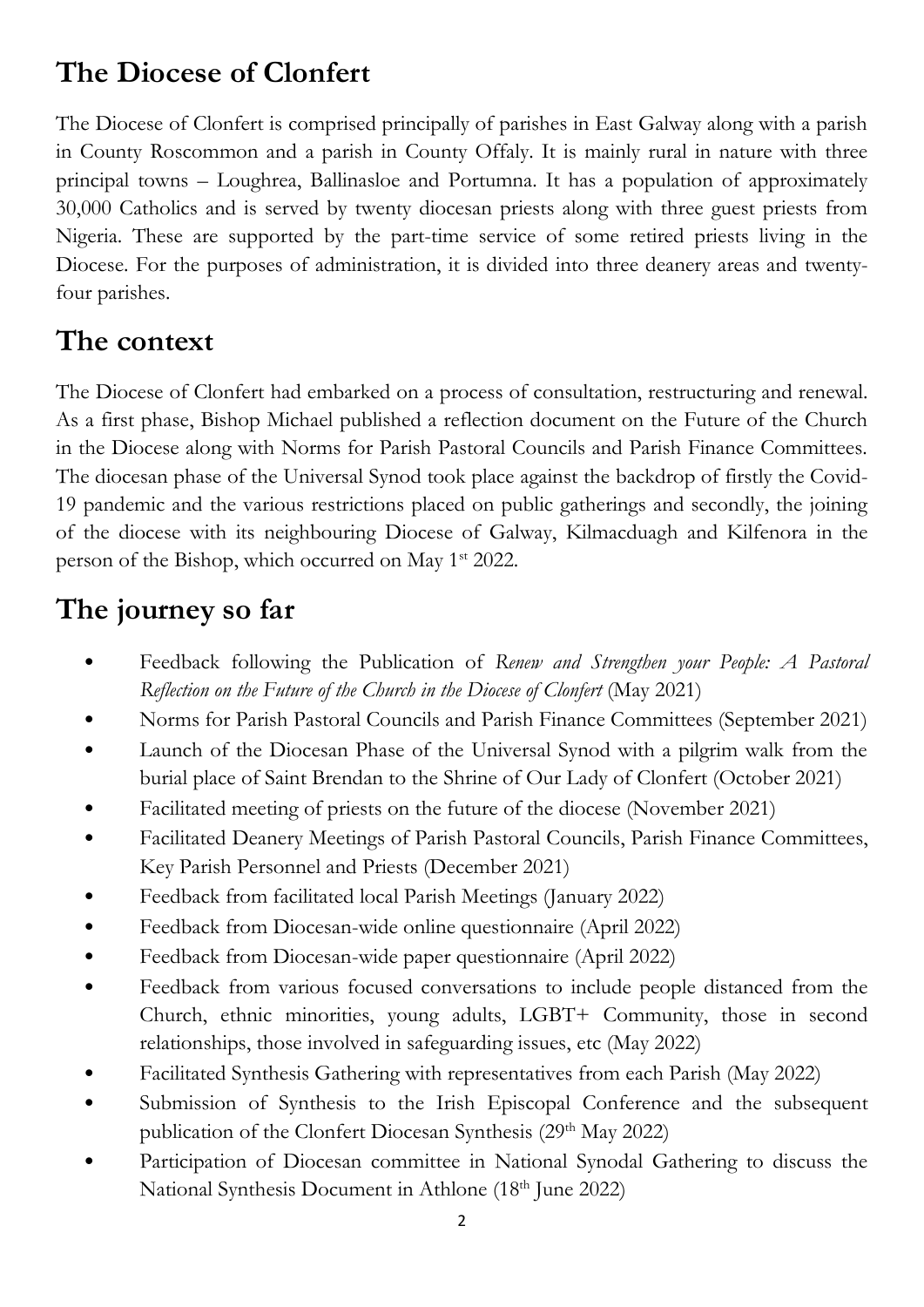*A brief table of statistics on the interaction of participants in this process is to be found in the appendix.*

*On the issue of Child Safeguarding and the voice of survivors of child abuse – various conversations have been engaged in with key people in this area. A listening process with survivors of abuse was organised at a national level. This facilitated listening has now taken place and the feedback will be submitted directly to the team who are collating the national synthesis.*

## **Limitations of the process**

Throughout, the impact of Covid-19 restrictions made the process difficult. It also remained a challenge to engage both parishioners and clergy in the process. While some effort was made to reach beyond the regular faith practicing community, it is recognised that much more will need to be accomplished in this area in the context of an ongoing national synodal pathway. As the process develops in the coming years, more in-depth discussion, analysis and discernment of the emerging issues along with appropriate catechetical formation is desirable.

## **Gratitude and appreciation**

A word of gratitude and appreciation is due to the many hundreds of people who took the time to engage in the various phases of this process.

## **Emerging areas for affirmation**

*Quotes included are from responses to questionnaires or from accounts of meetings and interactions had with participants*

#### **1. The perennial value of the Gospel message**

Many respondents expressed their belief that the Gospel Message, Christianity, and the Church still had much to offer people as they journey through life.

- o *"I believe in the Gospel teaching and try to live my life as such and trust in 'I have come that they may have life. Life to the full' (John 10:10)"*
- o *"I thank the God with all my heart that throughout life I have experienced my parents, teachers and priests preach the good news to me. They lived the Gospels in their everyday lives, and they were a great example to me. 'The kingdom of God is close at hand, repent and believe the good news' (Mark 1:15)"*

#### **2. The importance of and desire to experience local living faith communities**

There was an evident desire to affirm, preserve and support living local faith communities.

o *"The community are the Church."*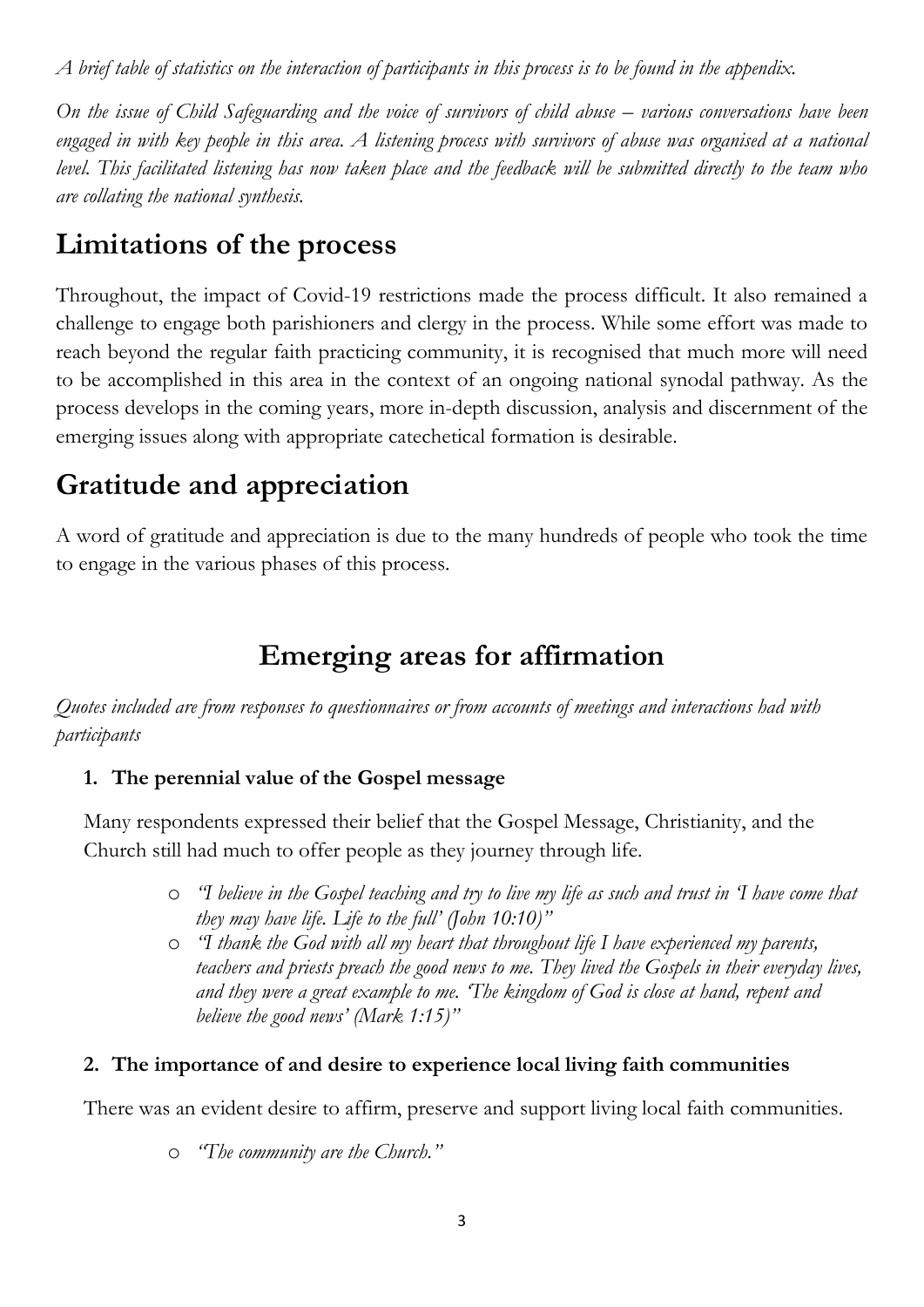- o *"Our parish has been a place of gathering, celebration, prayer, silence and communal support."*
- o *"I get comfort from going to Mass and being part of my community."*
- o *"Personally, I found my parish and the Catholic Church to be a place of profound peace, support and comfort in my life."*
- o *"Why can't we experience in Church the sense of community and belonging that is experienced at the local GAA club."*
- o *"We hope for a faith filled, vibrant, enthusiastic, new, uplifting, spiritual Church."*

#### **3. Positive experience of local Church communities especially at times of personal joy or sorrow**

Many spoke with deep appreciation of the important role the Church and priests play in ritualising key moments of joy and sorrow in their lives.

- o *"I have a very positive experience of my Church".*
- o *"The Church is brilliant at the sacraments, funerals, weddings etc, the Church is such a big part of these events."*
- o *"The Church has a massive role in births, deaths, marriage, and I feel these are done very, very well. They tend to be personal, and I think people relate to this."*

#### **4. Recognition of the care and dedication of priests to their ministry**

There was a genuine appreciation of the ministry of a declining cohort of priests and a sympathy for the strains and pressures they were subjected to even as they advanced in age.

- o *"Thank God for the gift of our wonderful priests"*
- o *"We have hardworking and caring priests"*
- o *"Our PP is steadfast and selfless in ministering to the parishioners"*
- o *"We are truly blessed here in our parish to have our priest"*
- o *"Our priest is very dedicated and hard-working, keeping the local parish Church a place of openness for the community. He does his best to work with the parish community 100%"*
- o *"I do think a massive effort is being made by some priests."*
- o *"Our priests need our support at this time."*

## **Key Challenges of the Present**

#### **1. Integrating the aftermath of Covid-19**

The effects the Covid-19 pandemic have had on the practice of the faith, in particular as regards a move from in person to online participation at Mass, emerged.

- o *"People have gotten out of the habit of going to Mass because of Covid."*
- o *"Covid was a scourge for the people. Some people have forgotten what Sunday is."*
- o *"When can we shake hands again?"*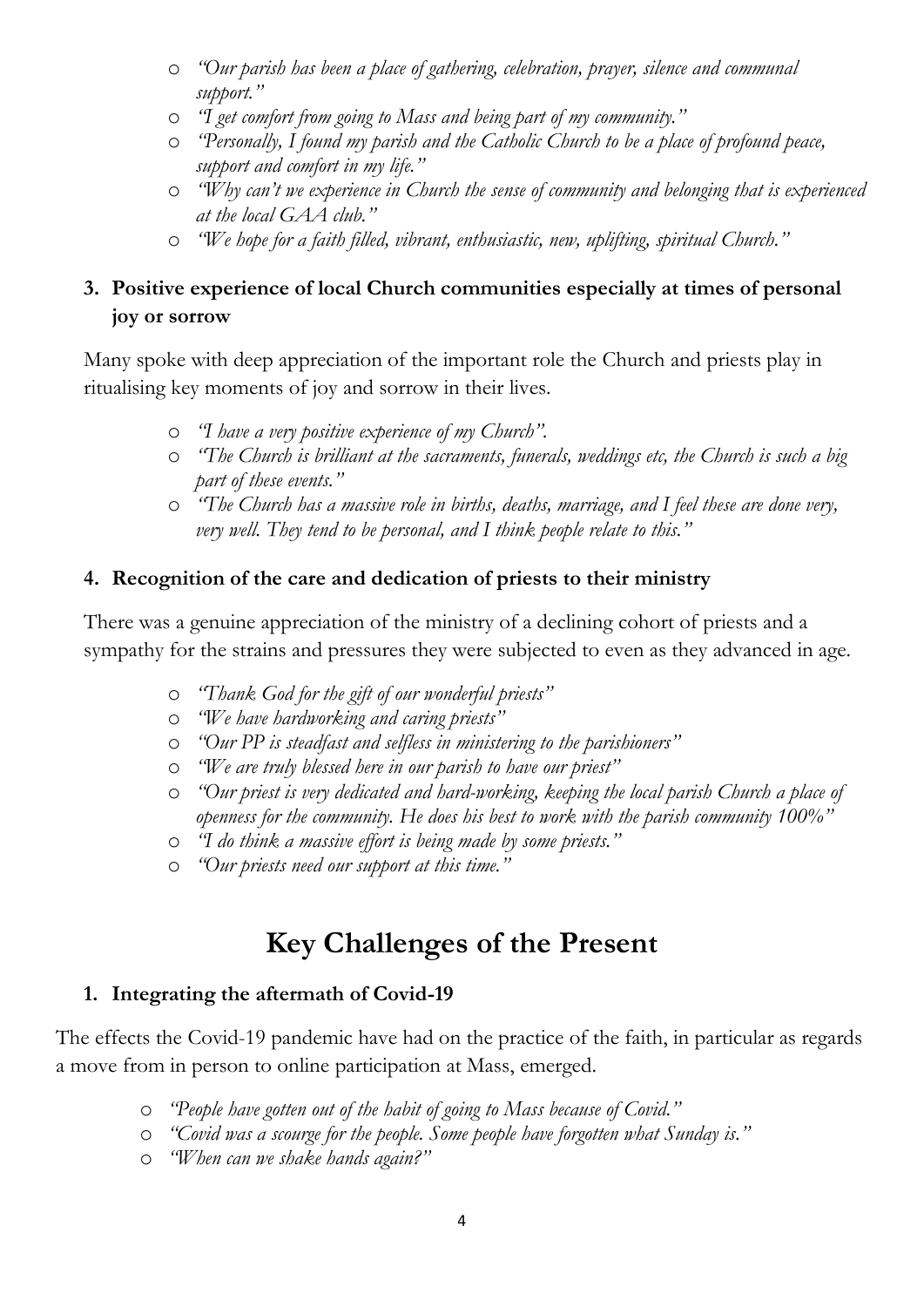#### **2. Decline in belief/faith**

Many spoke of living in families, communities, and a country where people no longer believe in God or in the key aspects of the Christian Message.

- o *"A lot of people no longer believe in God."*
- o *"Hard to keep the motivation to go to Mass. Impossible to explain the relevance of Faith. People find it intangible."*
- o *"Many friends, family, children are finding our faith irrelevant at this time."*

#### **3. Decline in faith practice**

There was a general recognition of the decline in practice of the faith at parish level and a sadness about the fact that many, including family members and friends, no longer attend Mass.

- o *"There are lots of young couples in our area but sadly not many Church goers."*
- o *"The youth have no interest in Mass anymore."*
- o *"For the majority of younger people, the Church is only used for births, deaths, marriages and Sacraments. There is nothing beyond that."*
- o *"There is a stark dwindling of people attending Church, supporting Church and general non interest."*
- o *"I regret that some of my children and grandchildren no longer attend Mass."*

#### **4. Ageing congregations**

Many noted that young and middle-aged people are absent from Church congregations.

- o *"I am saddened by the age profile very visible in Church attendance and the lack of energy and vitality."*
- o *"I believe our older parishioners get a lot of fulfilment and joy from mass and the sacraments at the minute however, I think there is lot of work required from the Church to engage the younger people."*
- o *"I think it is working well at meeting the needs of our older generation but not engaging or reaching out so much with non-practicing youth."*
- o *"The Church gives a sense of community, a place to worship, a place of peace - but mainly for older generations."*

#### **5. Ageing clergy with difficulty keeping morale high**

Many noted the age profile of priests. With an increased workload there was a sense of the need to foster a renewed sense of mission and purpose among the clergy.

- o *"Our priests are tired."*
- o *"An aging priesthood faces natural problems of energy."*
- o *"In the future, where will priests come from?"*
- o *"Some priests don't seem interested anymore."*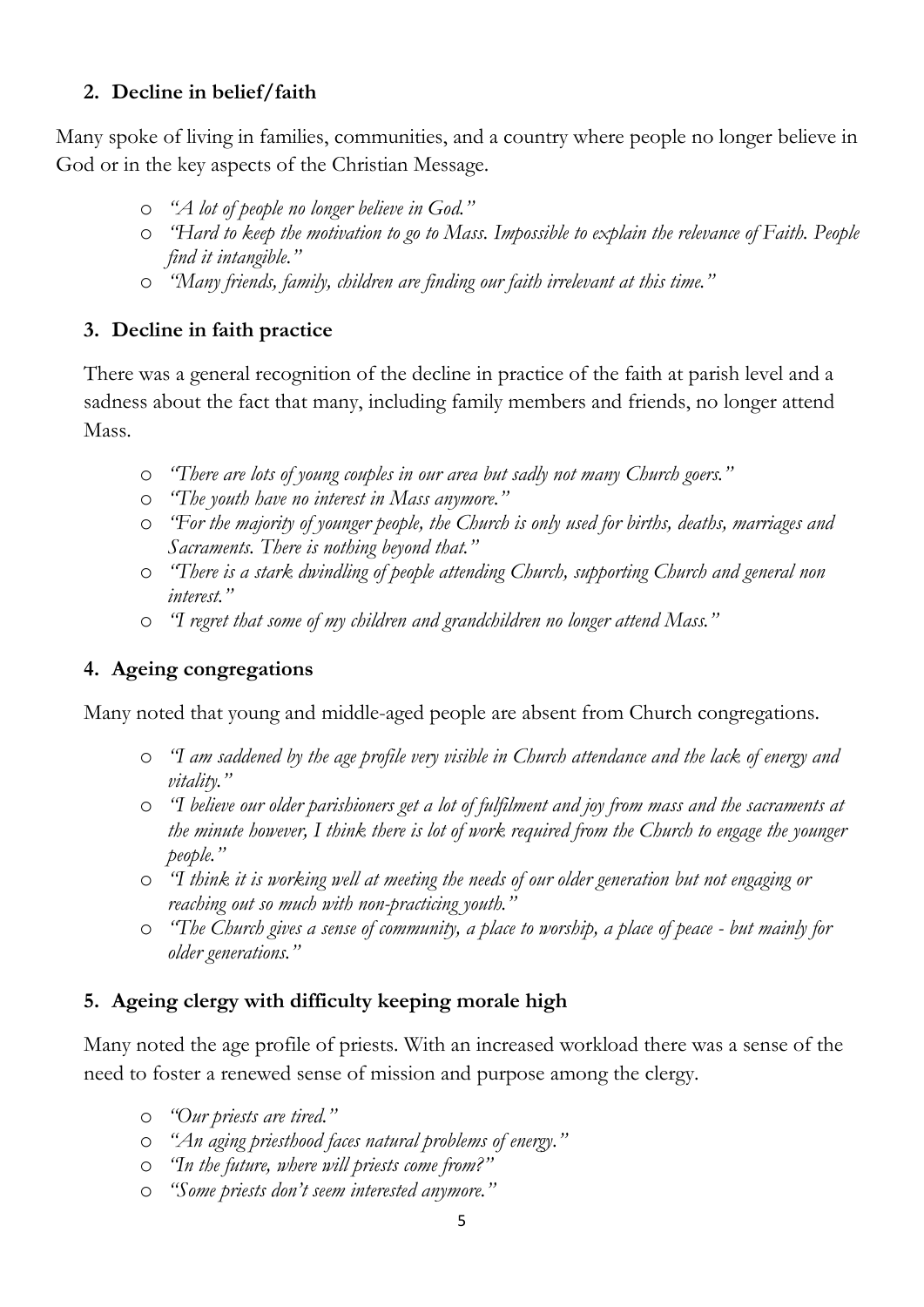#### **6. Aftermath of decades of bad news about the Church**

A sense of a Church battered and broken after years of bad news and having now to negotiate a somewhat hostile environment for believers.

- o *"The stigma of the child abuse sandals have driven a wedge between the Church and the people."*
- o *"Sadly, due to all the Church scandals and horrible abuse issues, people have lost interest in the Church."*
- o *"The Catholic Church has to take ownership for the wrong-doings in the past. It was a terrible big sin and evil."*

#### **7. Competing with the secular world when it comes to religious activities**

Many noted a struggle between the secular world and religion at both a national and a local level

- o *"Youth opt for sport before prayer."*
- o *"Secularisation is sweeping the country, the new Religion is Sport – GAA, Camogie, soccer, cycling and forest walks etc."*
- o *"Change all training and sporting fixtures from Mass times on Saturday and Sunday. This has to be the first way to get youth and their families back to Mass."*
- o *"There is a growth in secular marriages and secular celebrations of birth and death."*

#### **8. Call to be a more welcoming, loving, serving and inclusive Church**

The theme of welcome and inclusivity emerged in many submissions. Many dreamt of a Church/parish where people would feel welcomed and included.

- o *"Belonging to the Church would be more fulfilling if it were more open and accepting to all people, meeting their wants and needs not over just religious terms but also their everyday lives."*
- o *"Church is not as compassionate as it preaches. The Church needs to be more inclusive."*
- o *"The Church must not be all about obligation but must be encouraging and invitational."*

## **Emerging Themes**

#### **1. The perceived existence of a disconnect between the Church and the everyday life of people**

Many spoke of a general feeling that the Church was out of touch with the lives of ordinary people.

o *"A Church that reflects me and current times would make my experience of belonging to the Church more fulfilling. I don't think it is fair or reasonable for it to be only single bachelor men to lead a Church - how can they accurately represent and lead a Church that is full of people from all walks of life."*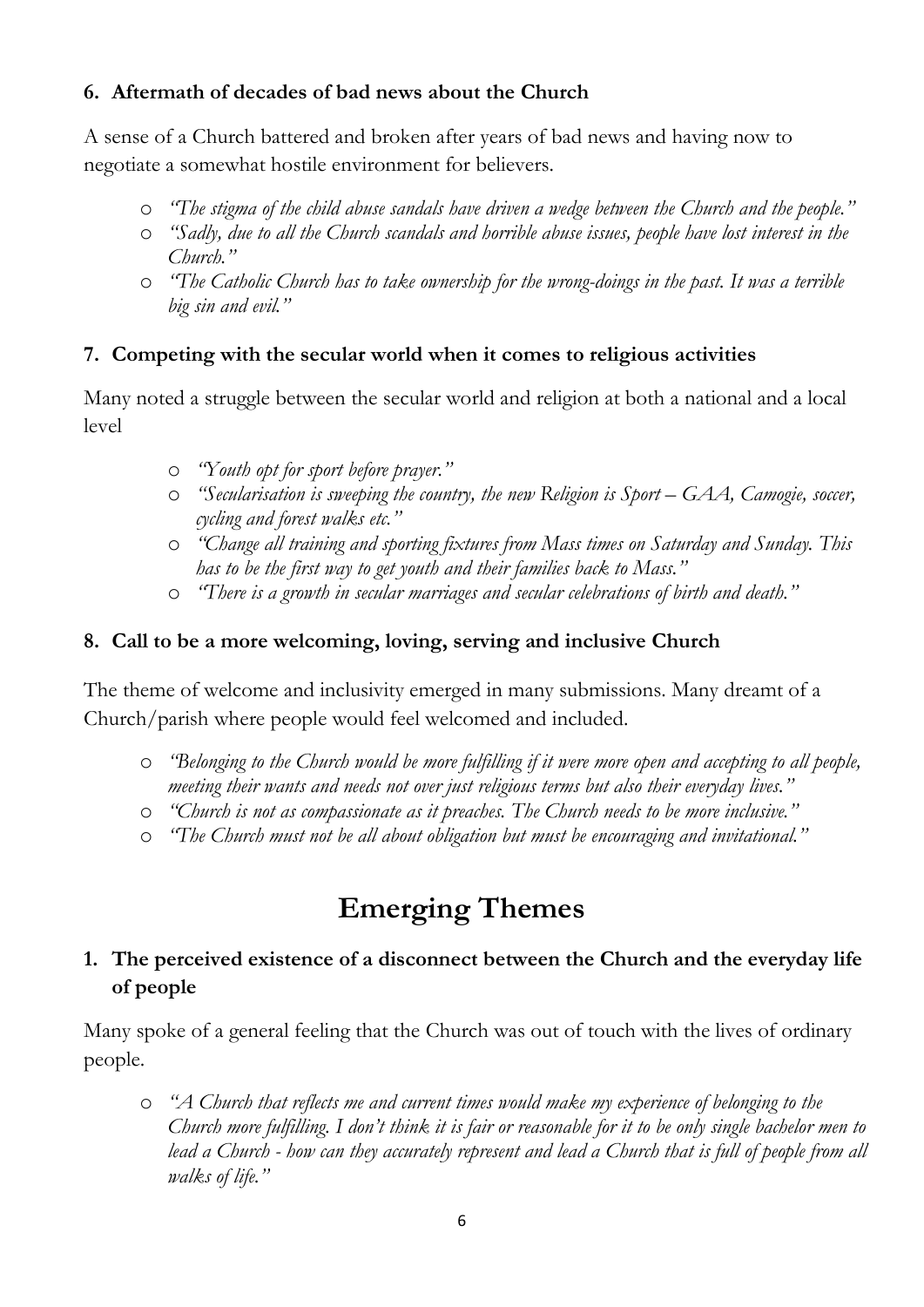- o *"The Church is out of touch with real people."*
- o *"The Church isn't meeting people's needs in today's world. Society has changed, people have changed."*

#### **2. Need to communicate all that is good about faith and the Church**

A recurring theme was the fact that much of the good being done by the Church at a national and local level seems to go unacknowledged. There was a general sense that as a community the Church needs to better explain itself and celebrate its achievements in the public space.

- o *"The Church has much good to communicate, however where we have failed as a Church is on the level of communication."*
- o *"The media had a free reign and contributed a lot of damage to good people, so maybe the Holy Spirit is inspiring you to get a good Public Relations team."*
- o *"The Church both local and national needs to enter the social media space and use it to spread the message."*
- o *"The local parish newsletter is vital – this could be developed as a method of online communication."*
- o *"The Christian message on environmental issues needs to be heard more."*

#### **3. A Church online**

The rather recent reality of access to Church celebrations online was commented on both favourably and with some reservations.

- o *"I have found the Masses on the television really beautiful."*
- o *"The Church is trying to move with the times with on-line technologies."*
- o *"Every Parish should have a webcam service available."*
- o *"Communities need to gather on Sundays. Are parish radios and live streaming an obstacle?"*
- o *"The internet could be used to deliver a wide range of courses and catechetical programmes on the faith."*

#### **4. Spirituality and Church going not necessarily the same thing**

A rather common theme among those who were not regular Churchgoers was a desire for some connection with God and a spiritual life on a personal level but little evidence that this was being found or nourished in the Christian community or by traditional Church practice. Many were willing to identify as spiritual rather than Christians or Catholics.

- o *"I enjoy the quietness of the Church - almost more than weekly Mass."*
- o *"I have faith and believe in going to Mass but find sometimes the Church doesn't make it easy for people to participate and are selective/showing favouritism towards certain parishioners."*
- o *"I find that my religious or spiritual faith to be more of a personal journey."*
- o *"I don't need to belong to a parish to have faith."*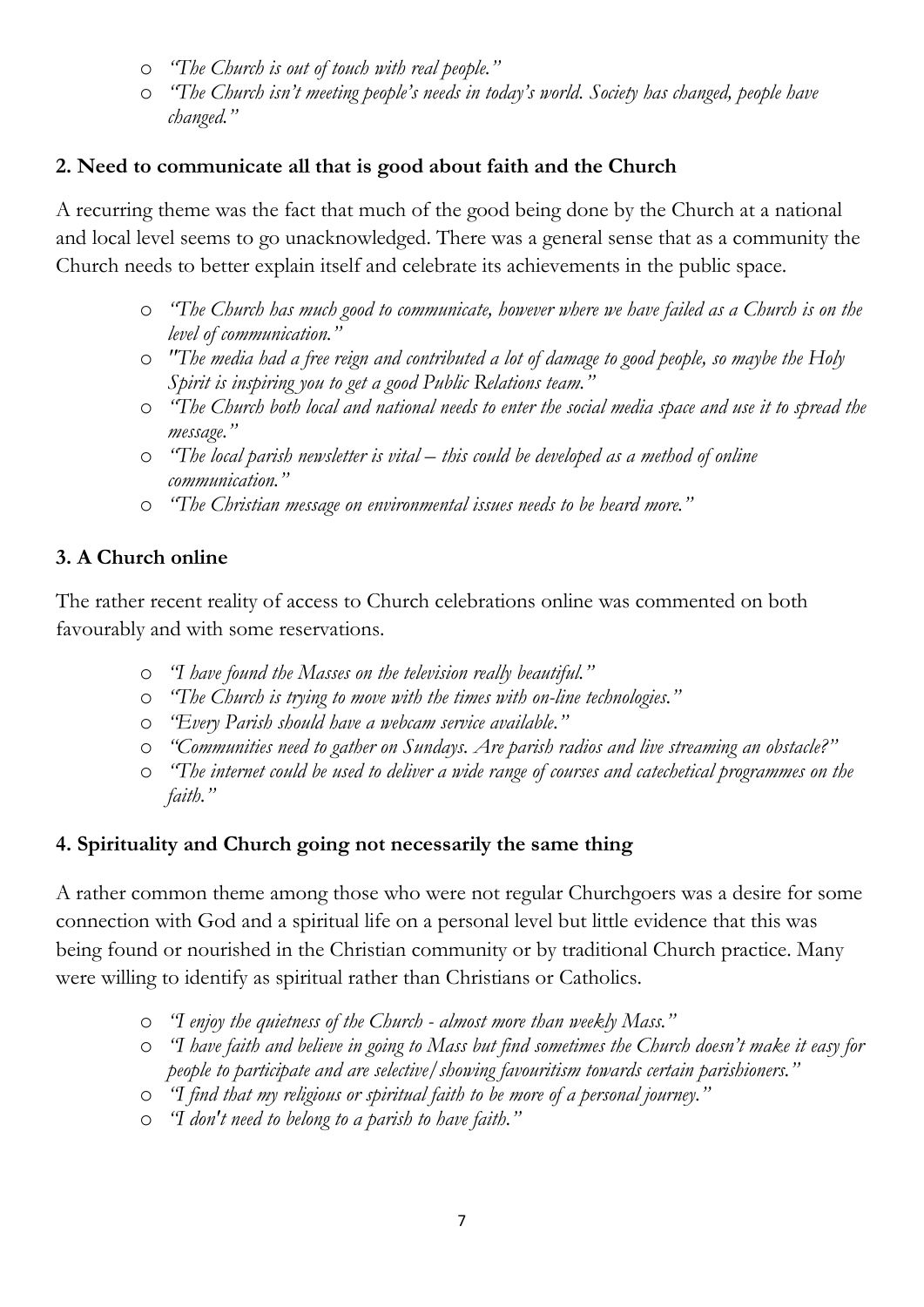#### **5. Evangelisation – renewing belief in the Christian Message**

Some spoke of a need to present anew the Good News of Christianity and to invite people to consider if it can be a source of meaning in their lives.

- o *"People need answers to life's deep-down questions which they won't find in the secular world."*
- o *"The basic simple message of Christianity must be gone back to again and again."*
- o *"There is a need to reach out and bring the message to young families."*
- o *"I think the Holy Spirit is leading us to rediscover our faith and how to integrate it in how we live our lives. We need to have conversations around this – how the Good News impacts how we live, what does my faith mean to me?"*

#### **6. Concern that the core message of Christian belief and practice might be watered down or abandoned**

There emerged from some respondents a fear that, for various reasons, the core message of Christianity was being eroded, faith practices were no longer being insisted on and key Christian doctrines were not being preached about.

- o *"A wishy washy faith is of no good to anyone."*
- o *"Few know what is right or wrong anymore."*
- o *"We need to go back to basics and instruct the young in the truth of the Gospel."*
- o *"Church Leaders slow to speak on morality – backlash from media, are afraid they will turn people off."*
- o *"Many people, including priests, do not really believe anymore what the Church has always taught. The Church must regain its nerve to teach unpopular things."*
- o *"Accept a certain amount of change without compromising core beliefs and values."*
- o *"I feel unity with fellow believers but feel that the Church has no courage to stand up for itself and its beliefs. Continues to take the scourging, admitting to and repentant for its sinful past but needs the courage to express its faith."*
- o *"There is great preparation for the Children's First Confession, First Holy Communion – after that there is no confession provided in this Parish."*

#### **7. Need for life-long Religious Education**

Many spoke of their own and others lack of understanding when it came to key Christian beliefs and practices.

- o *"There is a great need to improve people's Religious Education."*
- o *"People don't know what they believe in."*
- o *"Many no longer know or understanding the teachings of the Catholic Faith."*
- o *"Study groups about faith and the Bible are needed."*
- o *"We want laity involved but who is going to train them?"*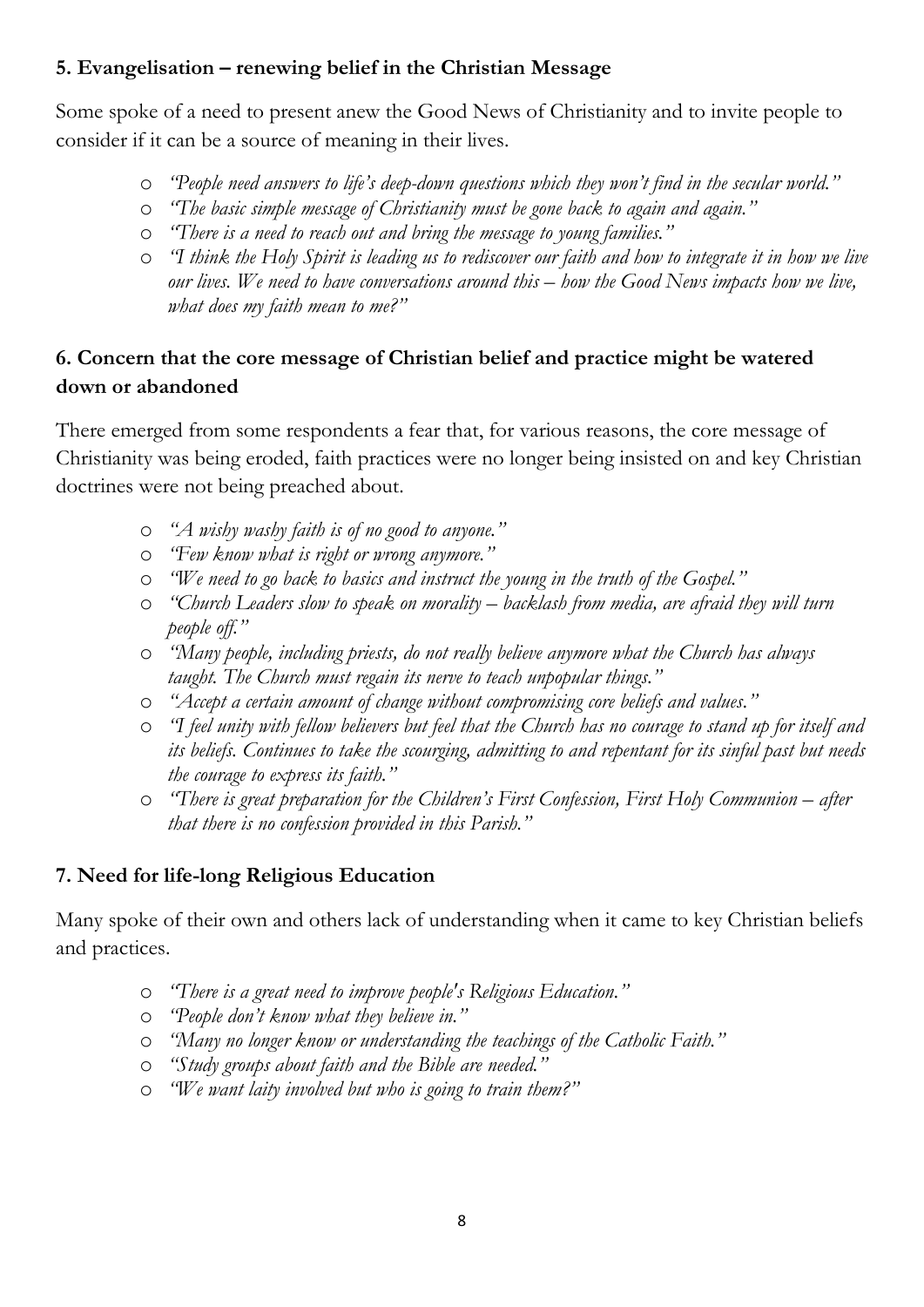#### **8. Struggle to understand Scripture**

Some spoke of how they often struggled to understand the Scripture readings. Others expressed a desire to learn more about the Bible so that they could better understand and appreciate the message contained therein.

- o *"The readings at Mass are impossible to understand."*
- o *"Parishioners don't know God's Word – they don't even have Bibles."*
- o *"Scripture reading (a group) during Lent and Advent."*
- o *"There is a need for Bible study classes."*

#### **9. More meaningful celebration of the Mass and the Liturgy**

A recurring theme was the need to connect the Mass and Liturgical celebrations in a meaningful manner with people's lives.

- o *"Anytime I do go to Mass it is very dull, there is no interaction with the people in the Church and does not engage with what is going on in the world today."*
- o *"Where is the Joy we should feel and experience in our worship?"*
- o *"Have better, shorter homilies using relevant stories or local experiences to show God's presence in everyday life and not just Mass."*
- o *"Encourage the congregation to sing at Mass."*
- o *"Have regular renewal meetings for Choir, Readers, Communion Ministers and Servers."*
- o *"Get younger people involved e.g., Confirmation Class in a Justice or Care for the Earth Project."*
- o *"Make Mass more family friendly."*
- o *"Have congregation send in request for Prayers of the Faithful."*
- o *"Use inclusive readings – not always him/his."*

#### **10. Importance of preparation for and celebration of the Sacraments of Initiation**

The Sacraments of Baptism, First Confession, First Holy Communion and Confirmation were identified as key moments in young people's lives and in the lives of their parents and families. There was a general consensus that more needed to be done at parish level to engage with people at these important moments.

- o *"While people are still presenting for these Sacraments, we need to engage with them in a more meaningful manner. This is an opportunity to reach out to them and welcome them into the parish community."*
- o *"We need to involve young families who have children receiving the Sacraments."*
- o *"Preparation at parish level for the Sacraments has almost totally died out."*
- o *"So many just turn up for the day out with no follow up afterwards."*

#### **11. The role of Catholic Schools**

The role Catholic Schools have in the education of young people in the faith was raised by many. Some complimented the religious education provided in Catholic Schools while others felt what was happening was not enough.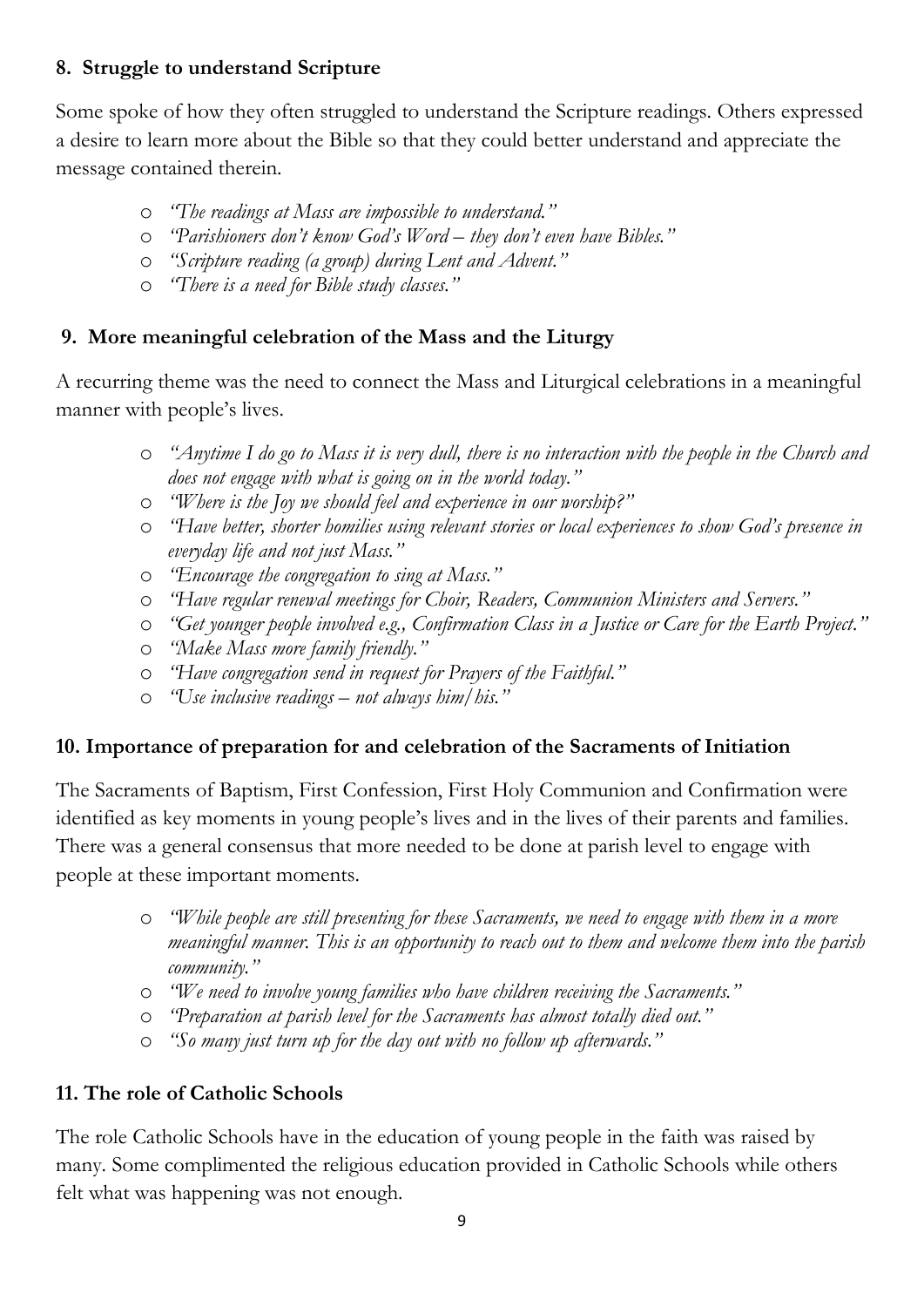- o *"Like to see Priests more involved in Sacraments in the schools."*
- o *"I'd like to see our Parish Priest come into the school and visit each classroom, talk to the children and get to know them."*
- o *"Liaise more with local primary and secondary schools to see if the parish can support any initiatives that are taking place in schools."*
- o *"Teaching of RE in schools needs to be done by fully qualified and interested teachers."*
- o *"A fun form of Sunday School for our young people should be introduced."*
- o *"There is a need to connect the parish with the school more."*
- o *"Preparation for the Sacraments should be taken out of the School and rooted in the parish community."*

#### **12. Ministry to Young People**

The need to reach out to young people was a recurring theme throughout the process. Many recognised the difficulties involved but emphasised its absolute necessity.

- o *"Young people need to be the focus of each parish."*
- o *"Our parish has started a Youth Mass on the first Saturday of every month. It's a great way to make teenagers feel needed and involved in their parish."*
- o *"Young people are the Church of the future – they should be encouraged to get involved in all aspects of Church life – this is not happening in this parish."*
- o *"I feel the Church is meeting the needs of the older generation but not of the younger generation."*
- o *"Young people should be encouraged to have their say."*

#### **13. Vocations to the Priesthood and Religious Life**

Some mentioned the lack of vocations to the Priesthood and Religious life.

- o *"There is no one coming forward to be priests or nuns."*
- o *"You don't see young priests nowadays."*
- o *"Many people lament the lack of priests, few pray for vocations or considering encouraging their own family members to pursue a vocation."*

#### **14. A new heart for our Priests**

There were some submissions that noted a need to bring new heart to priests.

- o *"Priests are disillusioned."*
- o *"The Spirit is asking Bishops and Priests to "be not afraid" and move out of the Upper room and preach the Gospel."*
- o *"Sometimes I wonder are our priests happy?"*
- o *"Our Priests need to be sociable and sympathetic to our daily struggles."*
- o *"We need to pray for our Priests."*
- o *"The formation of Priests for the realities of the life of a Priest in Ireland today needs to be revisited."*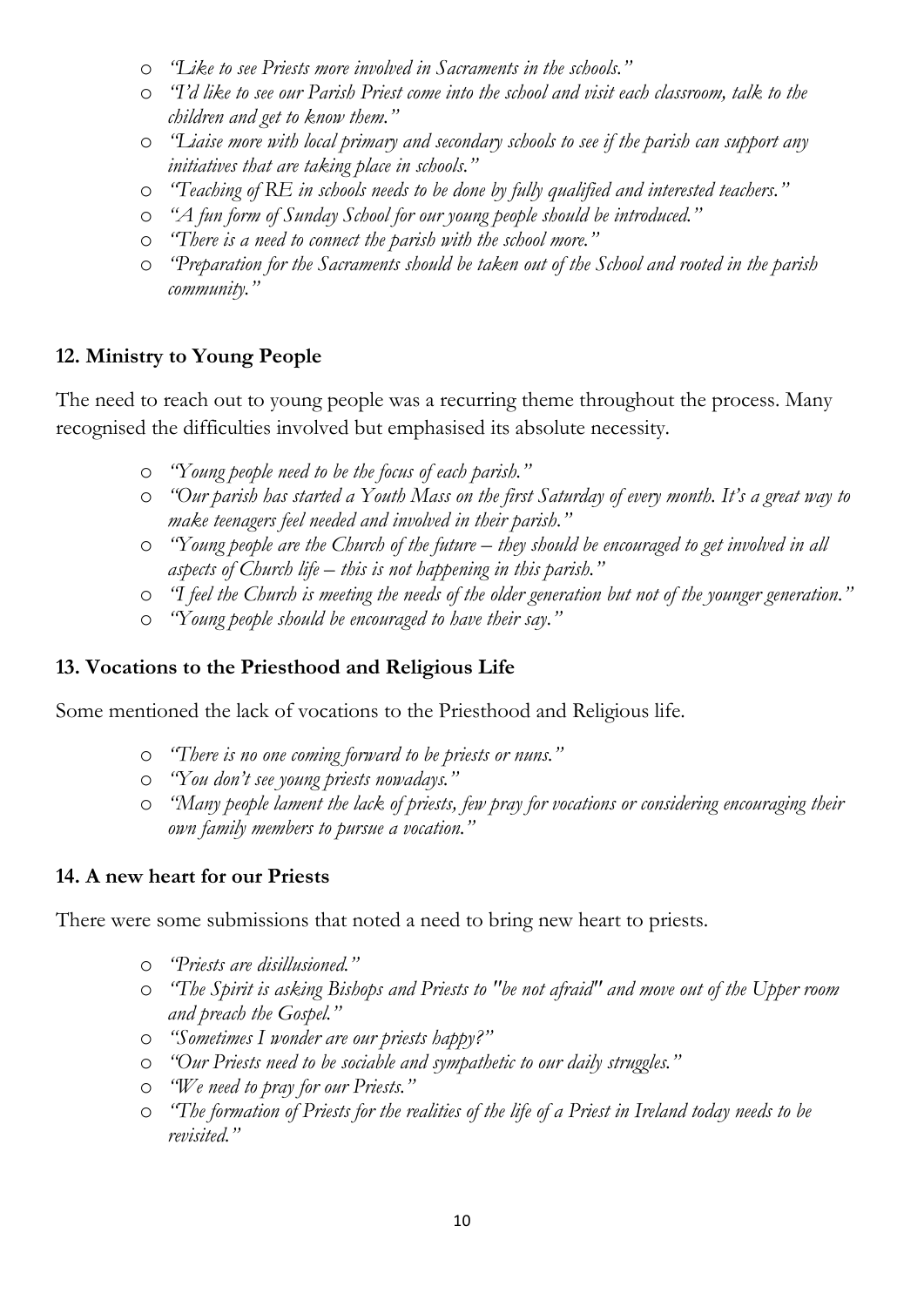#### **15. The identity of the priest and mandatory celibacy**

A significant number of participants mentioned a sense that priests were seen as separate from the rest of the community and as a result out of touch with the realities of life. Many felt that this situation might be remedied by allowing priests to marry.

- o *"If priests could marry, they would have a better understanding of what family life is all about, more empathic and people could connect more easily with priests if they were wed."*
- o *"The concept of married priests must be accepted."*
- o *"If priests could marry and if women were allowed be priests, it would make the experience of belonging to the Church more fulfilling."*
- o *"Allow priests to marry - it's not natural to travel through life on your own."*
- o *"As a Priest – celibacy was my choice – I feel I know about people's lives – I am involved in everyday life."*

#### **16. A non-judgemental welcoming Church**

Some respondents experience of Church was one of judgement and exclusion. Many expressed the wish that the Church of the future would be more accepting and welcoming of all people.

- o *"A change in the way the Word of God is told to people. Less preaching and more leading. No more shaming people when they don't go to Mass regularly. More of a discussion about God rather than speeches by one person – the priest."*
- o *"Let everyone know they are all welcome – single/married/divorced, gay etc."*
- o *"Invitation on the newsletter that all are welcome."*
- o *"The Church needs find ways to be open to and welcome those who are not living up to its ideals."*
- o *"Remarket the Church as an accepting place for all, regardless of stance."*

#### **17. The LGBT+ Community and the Church**

A sense of anger and injustice at the Church emerged from participants who were members of the LGBT+ community and also from other participants when it came to the inclusion of the LGBT+ community in Church life.

- o *"As a young person, I cannot understand why the Church condemns gay people. This is not right."*
- o *"The Church is still not inclusive of all e.g. LGBT+ community."*
- o *"The Church and its attitude to the LGBT+ Community has been hurtful and divisive."*
- o *"We need the Church to be more inclusive to LGBT+ community and spreading positive message when it comes to LGBT+ families."*

#### **18. The experience and role of women in the Church**

Many participants mentioned the role of women in the Church and advocated developing a conversation on the experience of women in the Church and the development of more meaningful and equal roles for them.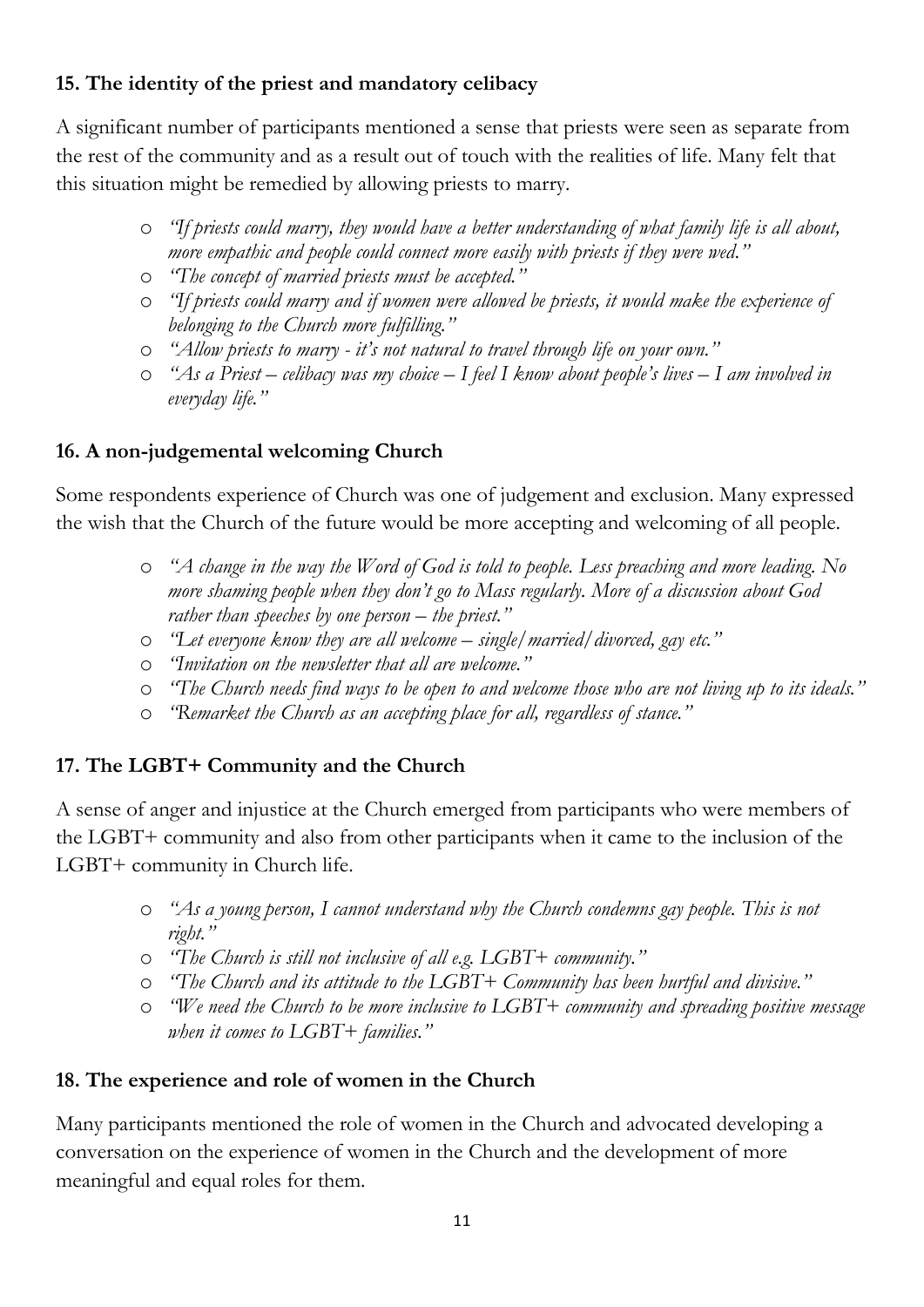- o *"Women need a role which is more equal and less servile."*
- o *"There has been a lot of hurt felt by women in the Church."*
- o *"Holy Spirit leading the Church to be more respectful of women as part of God's creation – this has not happened yet."*
- o *"Structures must be put in place for women of faith to have a formal active role in the Irish Church at local, diocesan and national level."*
- o *"Women clearly dominate the Church attendance and parish involvement but are, in my mind, underrepresented in key areas."*
- o *"The concept of women priests must be accepted."*

#### **19. Inclusiveness of all levels of society**

Some respondents spoke of a certain elitism among Church communities. There was a general consensus that the Church needed to reach out to the various ethnic groups that constitute our society and to stand with the poor and those in need.

- o *"Go out to the poor, the drug-addicted, the wounded."*
- o *"Become a living Church."*
- o *"Need to welcome back the many who have "broken the rules" of the Church. Young adults in this situation feel vulnerable - they are not sure how welcome they are in our Church. Many peoples' lives differ and have conflict. Need to encourage those who feel pushed out of participating through life's circumstances."*
- o *"What about Catholic Social Teaching –why is that message not spoken more of?"*

#### **20. Need to build a more vibrant Church community**

Some compared the experience they had of their local Church community with more vibrant experiences they had of Church communities in other parts of the country or of the world. Many expressed the need to engage in activities to build up and support a living local Church community.

- o *"Our Church is tired, stagnant."*
- o *"Our Church is in big decline."*
- o *"People should want to go to Church every week and leave feeling uplifted, instead I leave not wanting to go back."*
- o *"There is no life in our local Church community – it's dead."*
- o *"We should have a more involved Church - Jumble sales, tea after Mass, community fetes."*
- o *"Apart from the Mass, the social aspect is important to me."*
- o *"Bring Church into the community, as opposed to being just a building."*
- o *"We need to encourage meetings after Mass - parish socials to build up again a sense of community."*
- o *"Our Churches must be open to be the centre of our Communities, welcoming and vibrant, attempting to draw people of all ages back, maybe only in small numbers initially."*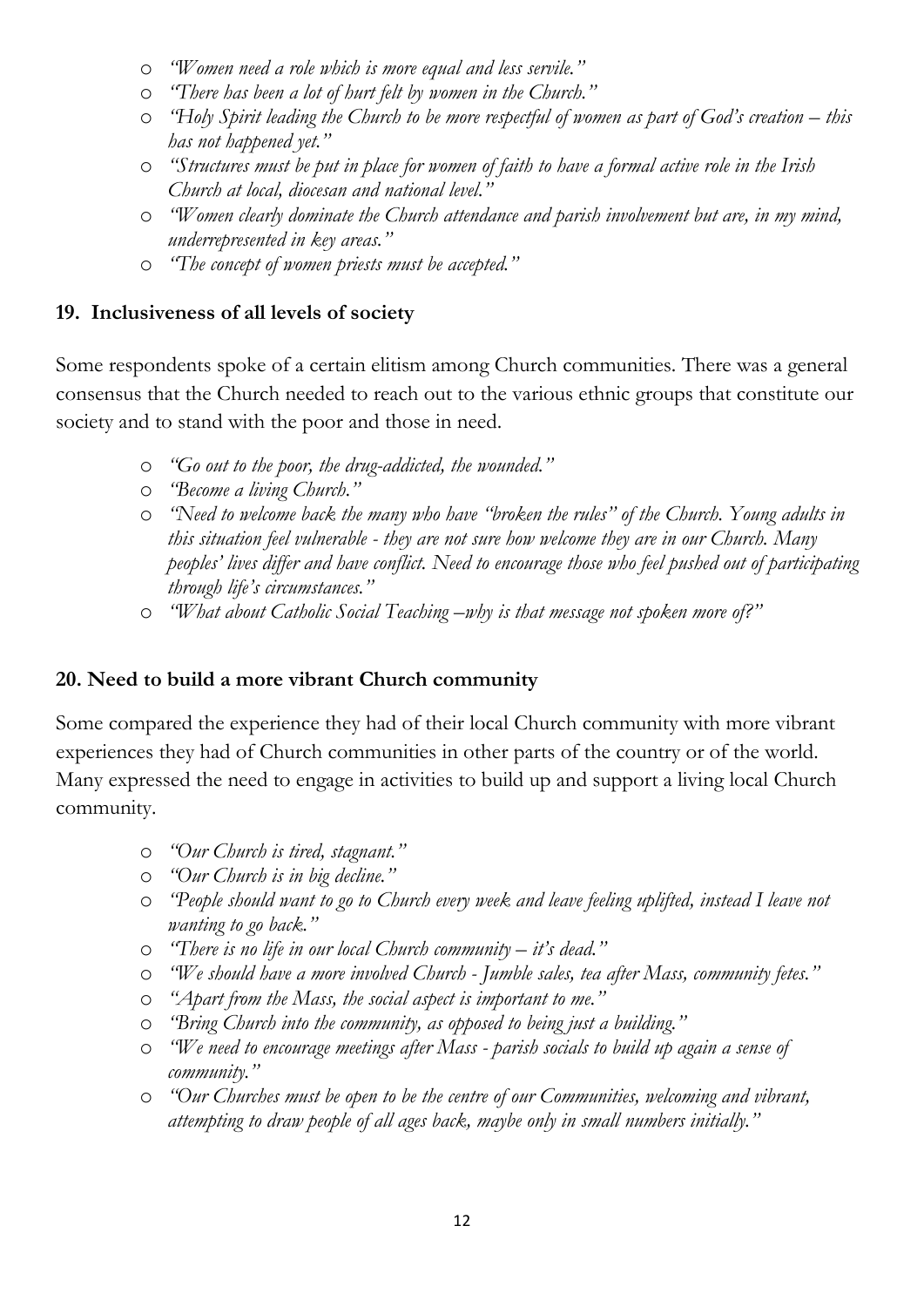#### **21. Cooperation between and reorganisation of faith communities**

Given the context in which some of the consultations took place – the theme of cooperation between parishes emerged. Many focused on their own parish and keeping their local Church open while others spoke of the need for reorganising and restructuring of parishes and cooperation between parishes.

- o *"A need for bigger, amalgamated parishes to increase participation and volunteers."*
- o *"Increase size of parishes so more volunteers available."*
- o *"I think the sharing of resources is vital. I can never understand why each parish/diocese seems to be isolated."*
- o *"Small communities must join together for Sunday Masses and for social activities."*
- o *"The Spirit will continue to nurture and nourish even if Churches have to close."*
- o *"Parish boundaries need to be looked at – too many Masses. Less with better organised liturgies would be better."*
- o *"Parish communities have to become less reliant on the presence of a permanent resident priest."*

#### **22. Role of the Laity in the Church**

There was a general recognition that in the future lay people would have to play a greater role in the organisation of local parish communities.

- o *"The Holy Spirit is leading us to a more lay-led Church."*
- o *"There is very little ownership of the Church by the people – the Priest does everything."*
- o *"Lay people only ticking the boxes, not feeling they own the Church."*
- o *"Use online training to ensure everyone can be involved."*
- o *"Training and information will give laity confidence and skills."*
- o *"The Lay vocation must be nurtured – a leap of faith must be taken."*
- o *"Empower more lay people to get involved in various ministries as we need to be prepared for the future."*
- o *"Come Holy Spirit, help us to turn our parishes around with Priest and lay people working together."*

#### **23. Development of new roles eg. permanent diaconate, catechist, prayer ministry**

Some people raised the need to introduce a variety of official ministries in parishes.

- o *"Why don't we introduce married permanent deacons like in other places."*
- o *"Commission a lay person in each parish to coordinate preparation for the Sacraments."*
- o *"Paid lay people eg Deacons will have to be employed in order to keep the Church alive and functioning."*
- o *"Some lay people should start prayer groups or bible groups in parishes."*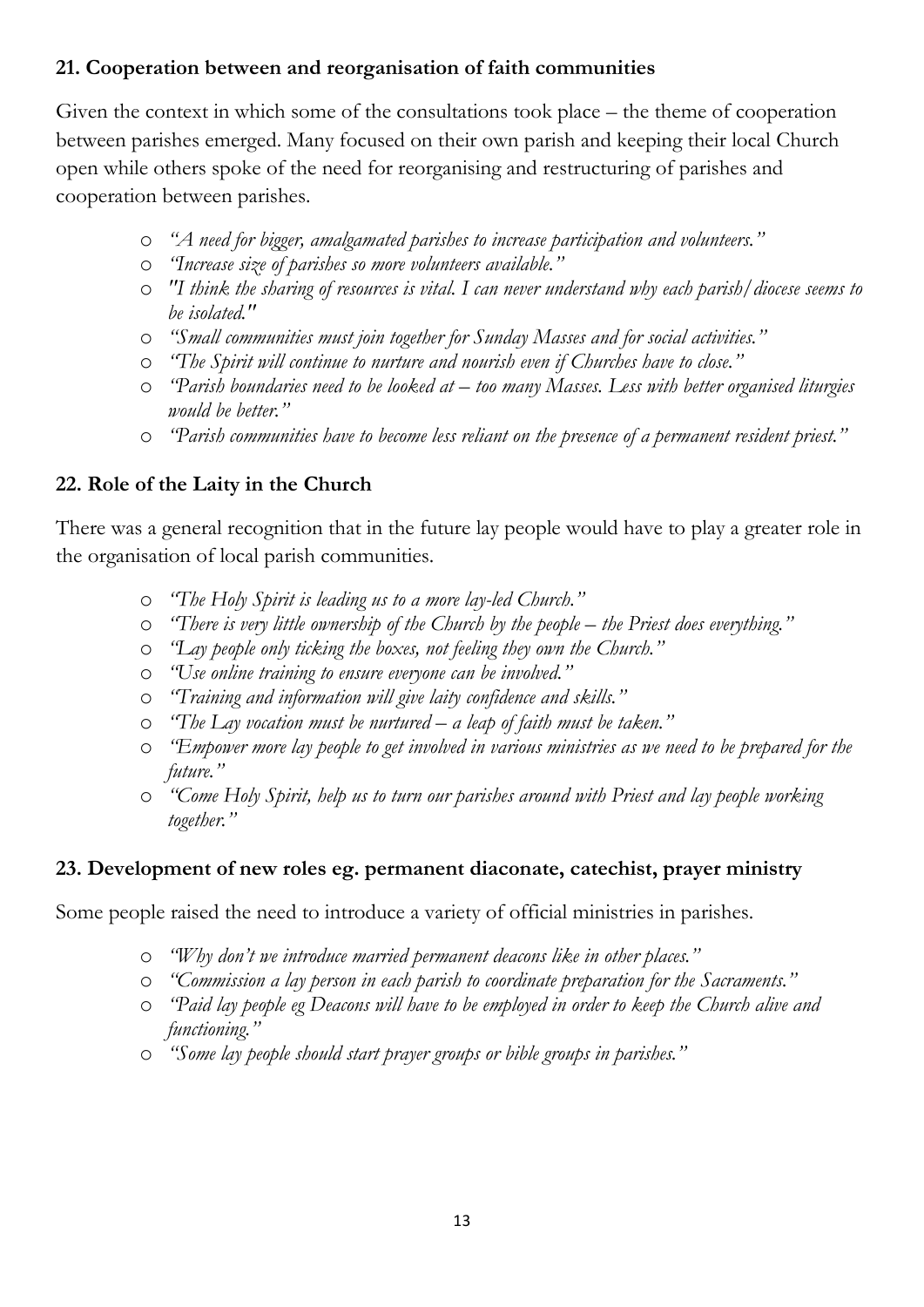#### **24. Need for duly elected and regularly renewed Parish Pastoral Councils and Parish Finance Committees**

Within the context of finding a voice for lay people in the Church, a significant number of submissions lamented the fact that parish pastoral councils and parish finance committees were non-existent or not functioning properly.

- o *"Pastoral councils and parish finance committees must have a more empowered role – not simply rubber-stamping decisions made up the chain."*
- o *"We have no pastoral council – we never receive a report on the parish monies."*
- o *"We have no parish pastoral council for the past number of years and that would be a good base for Church and community to start especially for lay people to get involved."*
- o *"No involvement now of the community in this parish - only a finance committee in name."*
- o *"No functioning P.P.C. in this parish – same few people involved all the time."*
- o *"Pastoral Councils should be more focused on pastoral care and service."*

## **Conclusion**

The process outlined in this synthesis and the emerging themes identified is but the start of a conversation of discernment that will need to develop at a local, national and international level over the coming years. The challenge from here will be to find ways to develop occasions and structures that favour and promote this type of conversation and discernment within our local faith communities. Conversations and discernment that will eventually lead to the genuine renewal in faith and practice that the majority of participants in this process so evidently desire.



*Pic Doorway of the Cathedral of St Brendan, Clonfert (c 12<sup>th</sup> Century)*